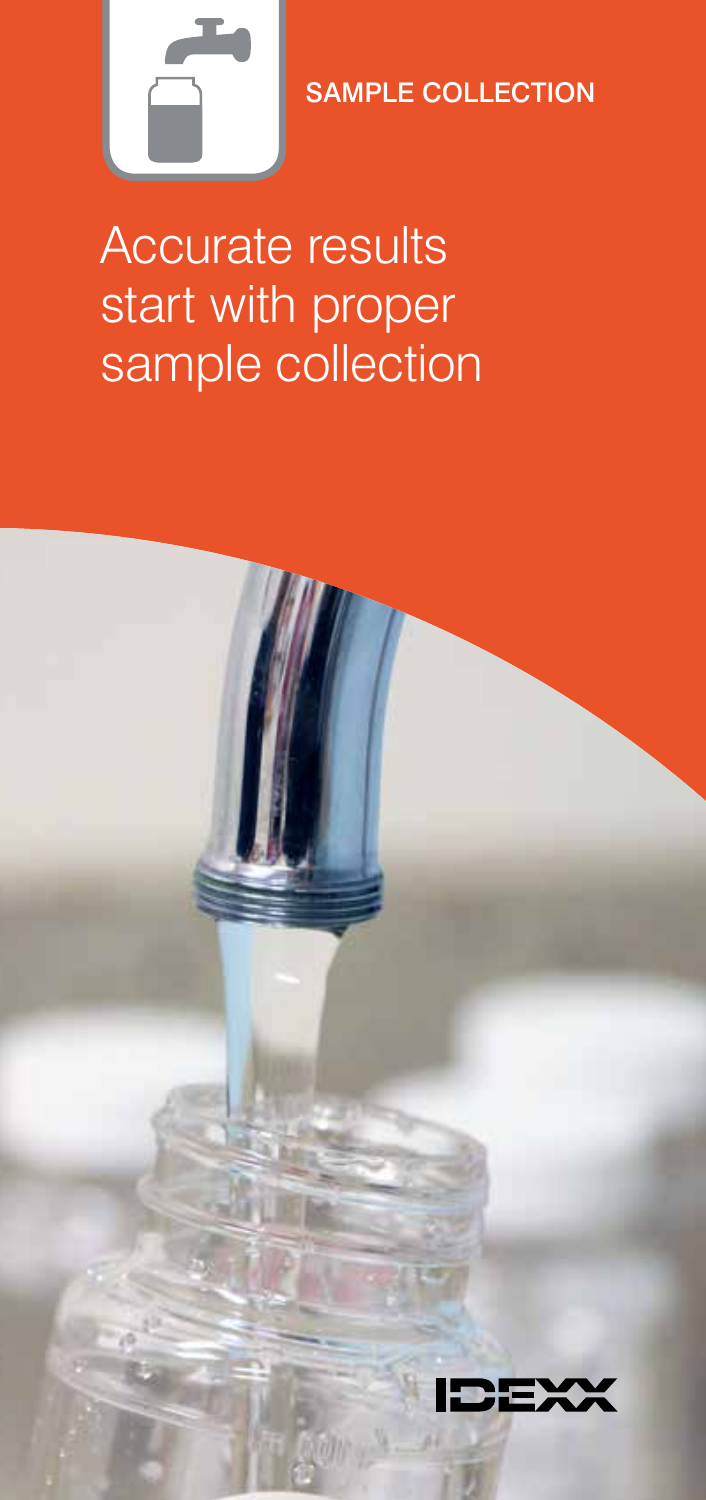### Test your well water at least annually

The U.S. Environmental Protection Agency (EPA) and the Centers for Disease Control and Prevention (CDC) both recommend having your private well water tested annually as water quality can change over time. Your certified laboratory will perform tests to look for harmful bacteria and other contaminants to determine the safety of your water.

Contact your laboratory or your local health department for a complete list of recommendations.

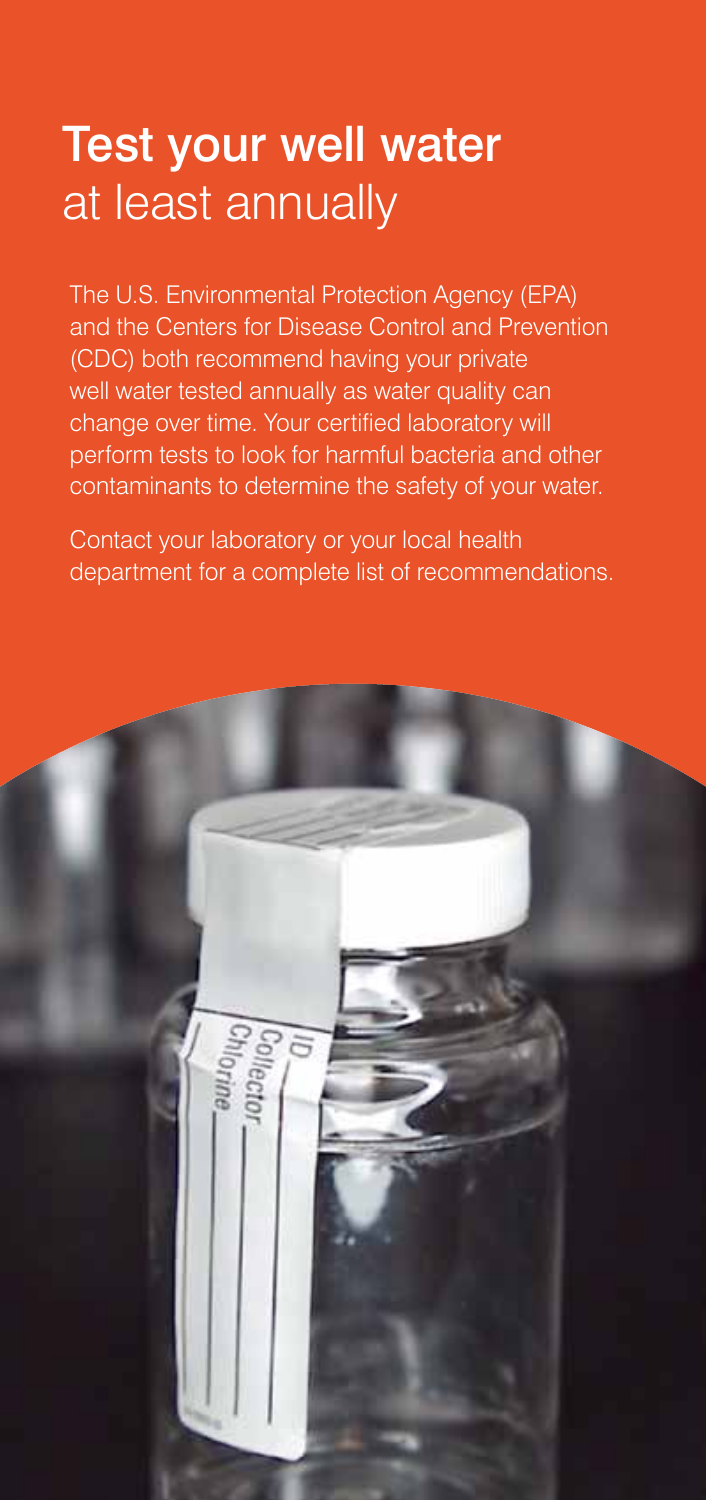# Why proper sample collection is important

Regular water-quality testing is important to ensure that your water supply is safe, properly maintained, and protected from potential contamination. Testing begins with sample collection in your home, office, or other location. There are some common best practices to keep in mind when collecting a water sample.

This brochure is intended to provide basic instruction, but you should always check your testing laboratory's recommendations for specific sample collection procedures.

Water samples that are improperly collected may give inaccurate test results and trigger additional rounds of testing.

## Sample collection tips

Avoid cross-contamination: Be sure to wash your hands with soap and warm water prior to handling the collection bottle.

**Prepare to collect:** Remove any filters, faucet screens/aerators, or any other water treatment equipment. For bacteria testing, it is recommended to disinfect the faucet by dipping it in rubbing alcohol or bleach.

**Run the water:** Prior to collection, run the cold water for 2–3 minutes from the tap.

Handle carefully: Take care not to touch the bottle opening or the inside of faucet. DO NOT RINSE the bottle out. Often there will be a preservative included in the bottle (in the form of white residue or crystals) that is needed for the laboratory test.

**Collect your sample:** Fill the bottle to the level indicated or as directed by your laboratory. Replace the cap and tighten.

Keep it cool: In most cases, samples need to be kept cool and should be delivered to your laboratory as soon as possible. Samples that get too warm, freeze, or sit too long may give inaccurate test results. Holding times and temperatures vary by test, so refer to your testing laboratory for specific guidance.

Fill out the paperwork: Complete all sample identification paperwork provided by the laboratory.